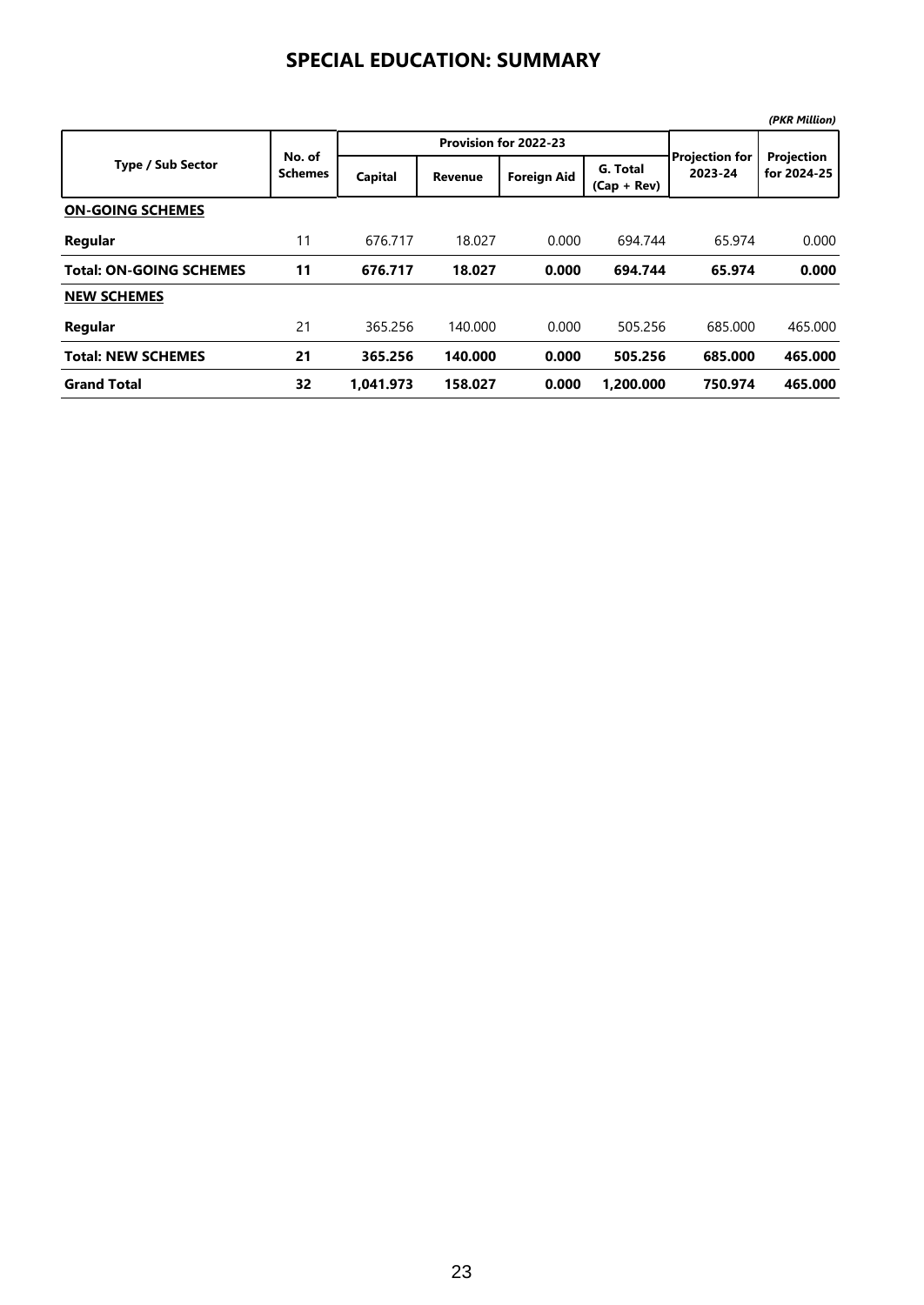## **Special Education**

|                |                                                                                                                                                         |           |                  |         |                       |                               |                         |         | (PKR Million)               |
|----------------|---------------------------------------------------------------------------------------------------------------------------------------------------------|-----------|------------------|---------|-----------------------|-------------------------------|-------------------------|---------|-----------------------------|
| <b>GS</b>      | <b>Scheme Information</b>                                                                                                                               |           | Accum.           |         | Provision for 2022-23 |                               | <b>MTDF Projections</b> |         | Throw fwd                   |
| No             | Scheme ID / Approval Date / Location                                                                                                                    | Est. Cost | Exp.<br>June, 22 | Cap.    | Rev.                  | <b>G.Total</b><br>(Cap.+Rev.) | 2023-24                 | 2024-25 | Beyond<br><b>June, 2025</b> |
| $\mathbf{1}$   | $\mathbf{2}$                                                                                                                                            | 3         | $\boldsymbol{4}$ | 5       | 6                     | $\overline{7}$                | 8                       | 9       | 10                          |
| Regular        | <b>ON-GOING SCHEMES</b>                                                                                                                                 |           |                  |         |                       |                               |                         |         |                             |
| 232            | <b>Construction of Govt. Special Education</b>                                                                                                          | 154.273   | 43.275           | 110.998 | 0.000                 | 110.998                       | 0.000                   | 0.000   | 0.000                       |
|                | Center Daultala Tehsil Guiar Khan,<br><b>District Rawalpindi</b><br>01292154575 / 23-02-2022 / Rawalpindi                                               |           |                  |         |                       |                               |                         |         |                             |
| 233            | <b>Construction of Building of Govt. Special</b><br><b>Education Centre, Hassan Abdal District</b><br>Attock.<br>01262100349 / 29-07-2021 / Attock      | 185.000   | 56.583           | 128.417 | 0.000                 | 128.417                       | 0.000                   | 0.000   | 0.000                       |
| 234            | <b>Establishment of Govt. Special</b><br><b>Education Centre, Isa Khel District</b><br>Mianwali.<br>01322105107 / 16-07-2021 / Mianwali                 | 117.427   | 65.000           | 52.427  | 0.000                 | 52.427                        | 0.000                   | 0.000   | 0.000                       |
| 235            | <b>Construction of Building of Govt. Special</b><br><b>Education Centre, Jaranwala District</b><br>Faisalabad.<br>01092100377 / 29-07-2021 / Faisalabad | 98.934    | 25.000           | 69.600  | 4.334                 | 73.934                        | 0.000                   | 0.000   | 0.000                       |
| 237            | <b>Construction of Building of Govt. Special</b><br><b>Education Centre, Sambrial District</b><br>Sialkot.<br>01172100307 / 29-07-2021 / Sialkot        | 97.214    | 30.000           | 61.521  | 5.693                 | 67.214                        | 0.000                   | 0.000   | 0.000                       |
| 238            | <b>Capacity Building of Special Education</b><br>Department.<br>01192102783 / 29-07-2021 / Lahore                                                       | 15.000    | 7.000            | 0.000   | 8.000                 | 8.000                         | 0.000                   | 0.000   | 0.000                       |
| 239            | <b>Construction of Building of Govt. Waris</b><br><b>Shah Special Education Centre,</b><br>Sheikhupura.<br>01212100345 / 17-07-2021 /<br>Sheikhupura    | 120.000   | 85.000           | 35.000  | 0.000                 | 35.000                        | 0.000                   | 0.000   | 0.000                       |
| 240            | <b>Construction of Building of Govt. Special</b><br>Education Centre, Kot Radha Kishan<br>District Kasur.<br>01182100346 / 27-07-2021 / Kasur           | 131.183   | 30.000           | 76.000  | 0.000                 | 76.000                        | 25.183                  | 0.000   | 0.000                       |
| 241            | <b>Construction of Building of Govt. Special</b><br><b>Education Centre, Lodhran.</b><br>01232105101 / 29-07-2021 / Lodhran                             | 69.680    | 20.000           | 49.680  | 0.000                 | 49.680                        | 0.000                   | 0.000   | 0.000                       |
| 242            | <b>Construction of Building of Govt. Special</b><br><b>Education Centre, Vehari.</b><br>01252100310 / 29-07-2021 / Vehari                               | 155.791   | 40.000           | 75.000  | 0.000                 | 75.000                        | 40.791                  | 0.000   | 0.000                       |
| 243            | <b>Strengthening of Special Education</b><br>Institutions in Punjab (Phase-II).<br>01382100347 / 11-08-2021 / Punjab                                    | 89.502    | 71.748           | 18.074  | 0.000                 | 18.074                        | 0.000                   | 0.000   | 0.000                       |
|                | <b>Total: Regular</b>                                                                                                                                   | 1,234.004 | 473.606          | 676.717 | 18.027                | 694.744                       | 65.974                  | 0.000   | 0.000                       |
|                | <b>Total: ON-GOING SCHEMES</b>                                                                                                                          | 1,234.004 | 473.606          | 676.717 | 18.027                | 694.744                       | 65.974                  | 0.000   | 0.000                       |
|                | <b>NEW SCHEMES</b>                                                                                                                                      |           |                  |         |                       |                               |                         |         |                             |
| Regular<br>244 | <b>Construction of Special Education</b><br>Centre Gujar Khan District Rawalpindi<br>01292200161 / Un-Approved /<br>Rawalpindi                          | 180.000   | 0.000            | 50.000  | 0.000                 | 50.000                        | 70.000                  | 60.000  | 0.000                       |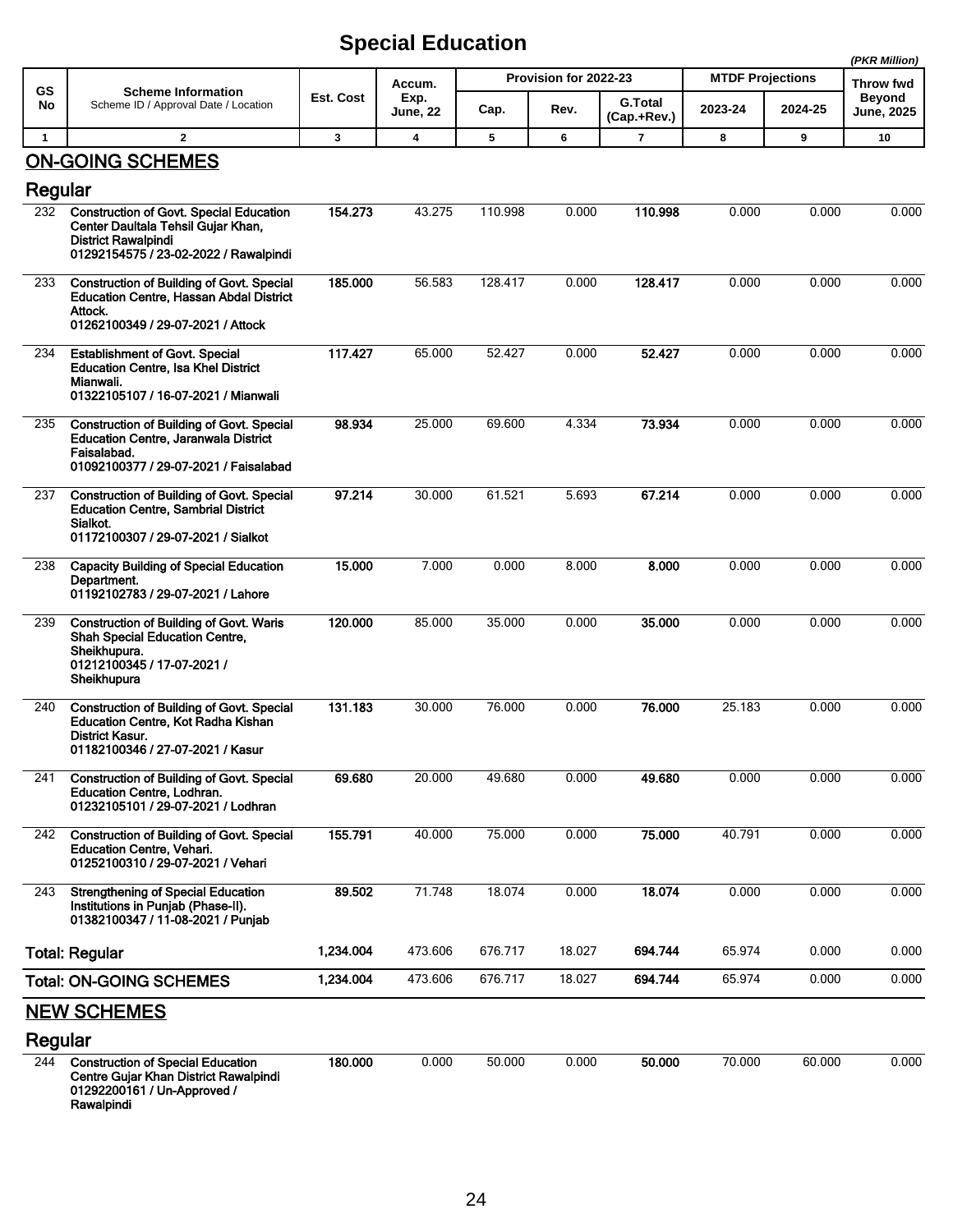## **Special Education**

|              |                                                                                                                                                                                          |                  |                            |                       |        |                               |                         |         | (PKR Million)                      |
|--------------|------------------------------------------------------------------------------------------------------------------------------------------------------------------------------------------|------------------|----------------------------|-----------------------|--------|-------------------------------|-------------------------|---------|------------------------------------|
| GS<br>No     | <b>Scheme Information</b><br>Scheme ID / Approval Date / Location                                                                                                                        |                  | Accum.<br>Exp.<br>June, 22 | Provision for 2022-23 |        |                               | <b>MTDF Projections</b> |         | <b>Throw fwd</b>                   |
|              |                                                                                                                                                                                          | <b>Est. Cost</b> |                            | Cap.                  | Rev.   | <b>G.Total</b><br>(Cap.+Rev.) | 2023-24                 | 2024-25 | <b>Beyond</b><br><b>June, 2025</b> |
| $\mathbf{1}$ | $\overline{2}$                                                                                                                                                                           | $\mathbf{3}$     | $\overline{\mathbf{4}}$    | 5                     | 6      | $\overline{\mathbf{r}}$       | 8                       | 9       | 10                                 |
| 245          | Mutation of land for the Construction of<br><b>Building of Govt. Special Education</b><br>Centre, Murree District Rawalpindi.<br>01292202297 / Un-Approved /<br>Rawalpindi               | 0.500            | 0.000                      | 0.500                 | 0.000  | 0.500                         | 0.000                   | 0.000   | 0.000                              |
| 246          | <b>Construction of Building of Special</b><br><b>Education Centre Fateh Jhang Distict</b><br>Attock.<br>01262201695 / Un-Approved / Attock                                               | 180.000          | 0.000                      | 20.000                | 0.000  | 20.000                        | 80.000                  | 80.000  | 0.000                              |
| 247          | <b>Construction of Building of Govt. Special</b><br><b>Education Centre, Talagang District</b><br>Chakwal.<br>01272201696 / Un-Approved / Chakwal                                        | 180.000          | 0.000                      | 20.000                | 10.000 | 30,000                        | 75.000                  | 75.000  | 0.000                              |
| 248          | Mutation of land for Construction of<br><b>Building of Govt. Institute for Slow</b><br>Learner Sargodha.<br>01332200159 / Un-Approved / Sargodha                                         | 0.500            | 0.000                      | 0.500                 | 0.000  | 0.500                         | 0.000                   | 0.000   | 0.000                              |
| 249          | Mutation of land for the Construction of<br>Building of Govt. Ibn-e-Rushd School of<br>Hearing Impaired Children Sargodha.<br>01332201694 / Un-Approved / Sargodha                       | 0.500            | 0.000                      | 0.500                 | 0.000  | 0.500                         | 0.000                   | 0.000   | 0.000                              |
| 250          | Mutation of land for Construction of<br><b>Building of Govt. Degree College Special</b><br><b>Education Faisalabad.</b><br>01092202294 / Un-Approved /<br>Faisalabad                     | 0.500            | 0.000                      | 0.500                 | 0.000  | 0.500                         | 0.000                   | 0.000   | 0.000                              |
| 251          | Mutation of land for the Construction of<br>Building of Govt. Slow Learners Jhang.<br>01102201689 / Un-Approved / Jhang                                                                  | 0.500            | 0.000                      | 0.500                 | 0.000  | 0.500                         | 0.000                   | 0.000   | 0.000                              |
| 252          | Mutation of land for the Construction of<br><b>Building of Govt. Special Education</b><br>Centre, Toba Tek Singh.<br>01112201692 / Un-Approved / Toba Tek<br>Singh                       | 0.500            | 0.000                      | 0.500                 | 0.000  | 0.500                         | 0.000                   | 0.000   | 0.000                              |
| 253          | Mutation of land for the Construction of<br><b>Building of Govt. Special Education</b><br>Centre, Pir Mahal District Toba Tek<br>Singh.<br>01112201693 / Un-Approved / Toba Tek<br>Singh | 0.500            | 0.000                      | 0.500                 | 0.000  | 0.500                         | 0.000                   | 0.000   | 0.000                              |
| 254          | <b>Construction of Building of Govt. Special</b><br>Education Centre Wahga Town Lahore.<br>01192200162 / Un-Approved / Lahore                                                            | 180.000          | 0.000                      | 40.000                | 0.000  | 40.000                        | 70.000                  | 70.000  | 0.000                              |
| 255          | <b>Construction of Building of Govt. Special</b><br><b>Education Centre, Farooqabad, District</b><br>Sheikhupura.<br>01212200103 / Un-Approved /<br>Sheikhupura                          | 180.000          | 0.000                      | 50.000                | 0.000  | 50.000                        | 70.000                  | 60.000  | 0.000                              |
| 256          | <b>Construction of Building of Special</b><br><b>Education Centre Narang Mandi District</b><br>Sheikhupura.<br>01212200143 / Un-Approved /<br>Sheikhupura                                | 100.000          | 0.000                      | 40.000                | 0.000  | 40.000                        | 60.000                  | 0.000   | 0.000                              |
| 257          | <b>Construction of Special Education</b><br>Centre Ferozewala District Sheikhupura<br>01212200144 / Un-Approved /<br>Sheikhupura                                                         | 150.000          | 0.000                      | 30.000                | 0.000  | 30.000                        | 120.000                 | 0.000   | 0.000                              |